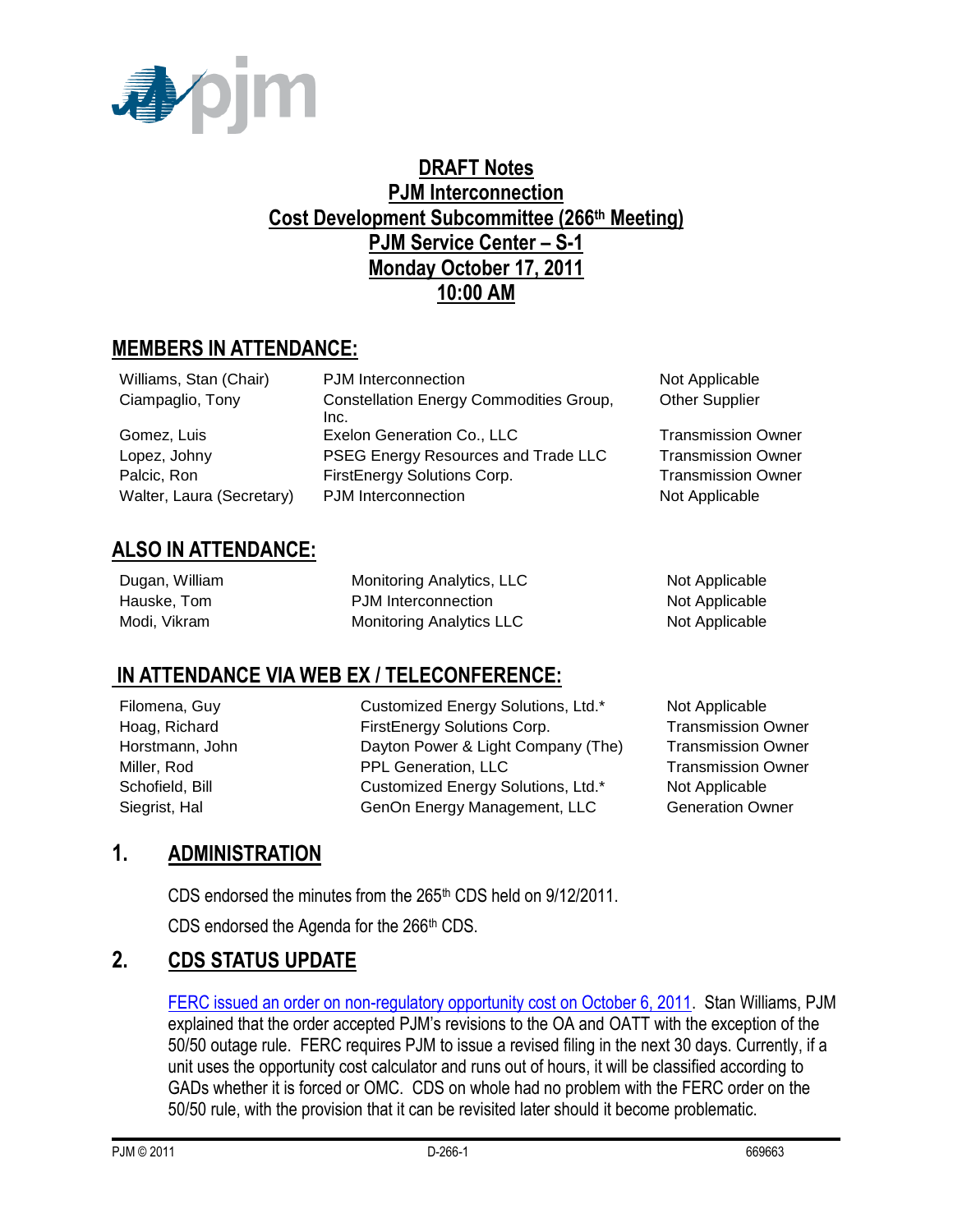

## **3. VOM, ACR AND CT EXPENSES**

Hal Siegrist, GenOn, presented a problem statement and manual language. CDS discussed the problem statement, and endorsed discussing the issue at the next meeting. The Market Monitor objected based on process as this Manual language was voted down by CDS at the 1/5/2011 meeting; however the IMM does agrees with this change, but feels it is being handled in the current VOM discussion (item 6).CDS agreed that this issue should be expedited so that Overhaul costs for CCs and CTs can be added into ACR for the next BRA (May 2012). Mr. Siegrist will coordinate with PJM to bring updated manual language consistent with the current version

## **4. NON-REGULATORY OPPORTUNITY COST: MANUAL 15 LANGUAGE**

Laura Walter, PJM, presented manual language to incorporate all FERC approved methods and reasons for opportunity cost into Manual 15, Section 9. CDS endorsed this manual language with minor revisions.

#### **5. NO LOAD: [ISSUE TRACKING LINK](http://www.pjm.com/committees-and-groups/issue-tracking/issue-tracking-details.aspx?Issue=%7bB4390F49-FB83-4790-B1E7-89EF1844E073%7d)**

Tom Hauske, PJM, presented revised Manual 15 language for No Load calculations, including an attachment with several examples for discussion. The manual language allows two methods for calculating no load; both methods seemed to be acceptable to CDS. CDS members shall review the manual language and examples; endorsement will be sought at the November meeting. PJM staff will work with Stakeholders as needed

#### **6. VARIABLE OPERATING AND MAINTENANCE (VOM) COST DEFINITION: [ISSUE](http://www.pjm.com/committees-and-groups/issue-tracking/issue-tracking-details.aspx?Issue=%7b189C7210-9A23-4782-A5B5-634A6887CFE1%7d)  [TRACKING LINK](http://www.pjm.com/committees-and-groups/issue-tracking/issue-tracking-details.aspx?Issue=%7b189C7210-9A23-4782-A5B5-634A6887CFE1%7d)**

Laura Walter, PJM, presented a white paper on Avoidable Cost Rate (ACR) timing. She explained that this was a high level view of the Reliability Pricing Model (RPM) and energy markets. CDS had questions about the Energy and Ancillary Service offset calculation, PJM will attempt to answer these questions at the November meeting. CDS then revisited the consensus matrix item number seven "Addresses Capital versus Expense accounting practices". Some members were concerned with being able to track their costs consistently without adding a new accounting construct. New solutions were added to the matrix but no consensus was found. PJM staff will attempt to resolve the accounting practices question and bring compromise positions to the next CDS.

#### **7. INFORMATION FOR UNIT TYPES NOT ADDRESSED BY MANUAL 15: [ISSUE](http://pjm.com/committees-and-groups/issue-tracking/issue-tracking-details.aspx?Issue=%7b3159C1F6-5498-412A-84F2-D4EA3F5834C6%7d)  [TRACKING](http://pjm.com/committees-and-groups/issue-tracking/issue-tracking-details.aspx?Issue=%7b3159C1F6-5498-412A-84F2-D4EA3F5834C6%7d)**

CDS prioritized the units and will address them in the following order:

1. Solid Waste or Biomass (PJM will bring manual language to the next CDS)